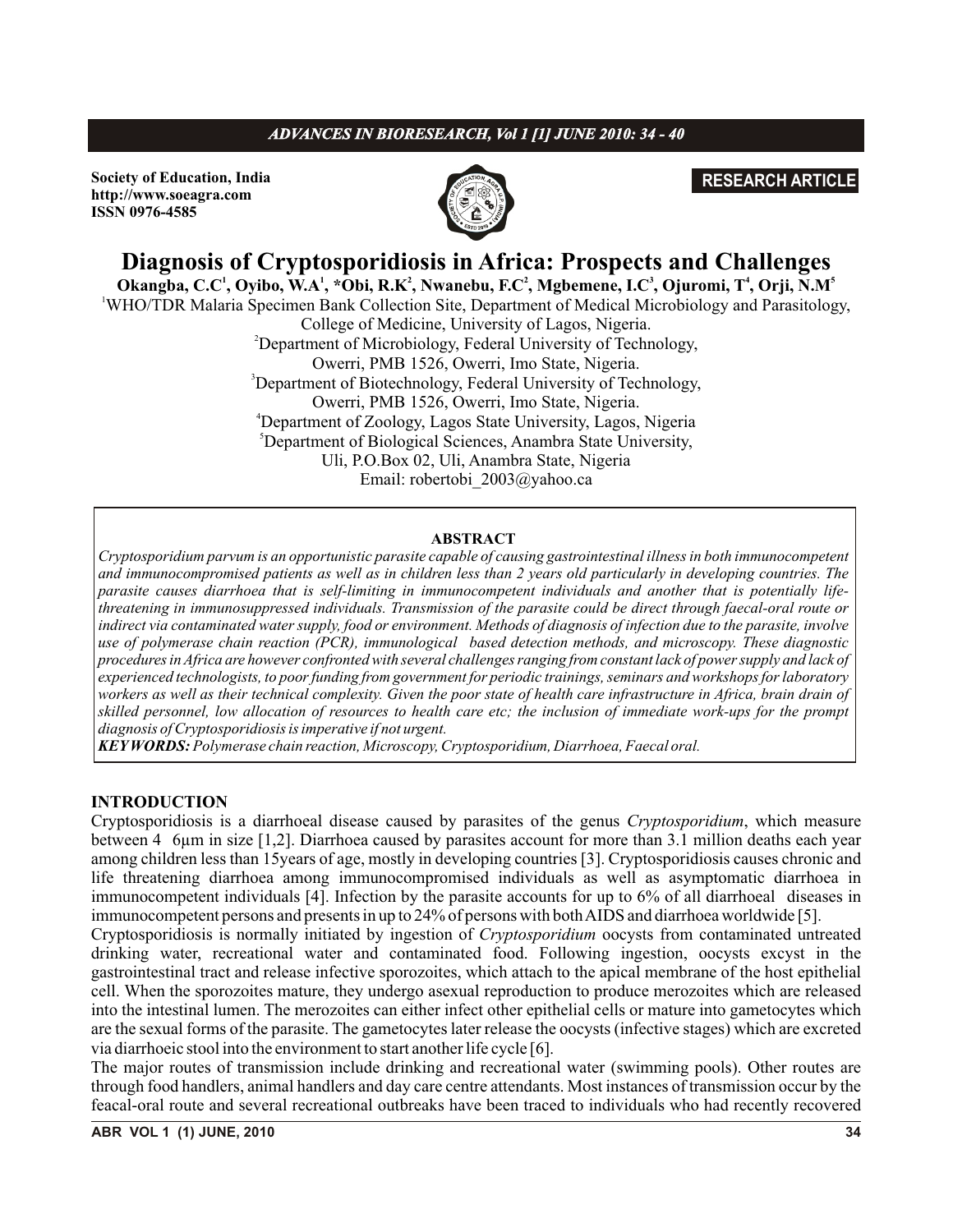#### **Okangba et al. Cryptosporidiosis in Africa: Prospects and Challenges**

from *Cryptosporidium-*related diarrhoea and who were thought to be shedding oocysts at the time [7-8].

Clinically, cryptosporidiosis could result in life threatening diarrhoea, while the entire population could be seriously affected due to the ability of the oocyst to survive the usual water treatment procedures. Severe outbreaks affecting a larger population have also been reported and the tendency of animals to contribute to the spread of the parasite has also been confirmed [9]. This clearly shows the immense role accurate diagnosis could play both for patient management and safeguarding the population.

Diagnosis of cryptosporidiosis has progressed from histologic identification in intestinal biopsies to microscopic examination of faecal specimens for infective oocysts, enzyme immunoassay (EIA) for parasite antigens and nucleic acid amplification assay as well as use of molecular techniques such as Polymerase Chain Reaction (PCR) [10,11].

Given the poor state of health infrastructure in Africa therefore, brain drain of skilled personnel, low allocation of resources to health etc; the inclusion of immediate work-ups for the prompt diagnosis of cryptosporidiosis is imperative if not urgent. Furthermore as the hall mark of managing cryptosporidiosis lies on accurate diagnosis, (both for patient and environmental samples), it is important to elucidate on the available diagnostic methods and recommend for the inclusion of *Cryptosporidium* in routine testing for diarrhoeal pathogens.

# **DIAGNOSIS OFCRYPTOSPORIDIOSIS**

There are different methods used in detecting *C. parvum* oocysts in clinical and environmental samples. These include microscopic techniques, polymerase chain reaction (PCR) and enzyme immunoassay methods [12-14].

Microscopic diagnosis involves the morphological identification of the parasite in any specimen. This depends totally on the skill, patience and experience of the microscopist. PCR is sensitive and has shown potential for accurate diagnosis in patients unaware of the cause of their diarrhoea since it is highly sensitive. The enzyme immunoassay methods are the simplest and least labour intensive of the available immunoassays and rapid tests that can be done by relatively unskilled operators with little training. Conventional microscopic method with acid fast stain was however found in a study to be a more reliable diagnostic tool than immunological methods because its affordability and ease of usage [15].

# **Microscopy**

Historically, the use of electron or light microscope has been the method of choice to diagnose *Cryptosporidium species* oocysts. Failure to recognize *Cryptosporidium* oocyst as a cause of human disease until 1976 was, in large part, associated with the use of inadequate staining techniques to identify oocysts in faeces and environmental samples of human and animals. Microscopic analysis of stained faecal smears is however the most widely used method for screening stool samples for *Cryptosporidium* in clinical diagnostic laboratories [16].

Microscopy method involves concentration of the samples and staining to obtain accurate diagnosis. Today diagnosis is achieved by demonstrating the presence of oocysts, the environmentally resistant forms, in stool samples. *C. parvum* oocysts in infected persons can be identified by staining of faecal smear with an acid-fast stain (Ziehl-Neelsen). The oocysts measures 4-6µm and stain bright red with refractile round thick capsules when observed under high power light microscope. Acid fast stain technique is more widely used than other staining techniques such as Giemsa and Metheinamine silver stains [7,14]. Microscopy has several advantages including provision of a single procedure for the detection of *C. parvum,* inexpensive nature; absence of false negative results; freedom from inhibitors; and absence of technical complexity. The system is however not without challenges as is made manifest by its time consuming procedures, tediousness, requirement of experienced microscopists for parasite identification, lack of constant power supply especially in developing countries hampering use of light microscopes, and insensitive to bulk processing since the Technologist is required to spend a minimum of five minutes per slide irrespective of the number of samples to be screened [17,18].

# **Immunological-based detection methods**

# *Immunofluorescence assay (IFA)*

Considerable experience is often required with the concentration and staining methods to obtain an accurate diagnosis in microscopy method. For this reason, immunoflourescent assay (IFA) procedures, employing *Cryptosporidium* specific polyclonal or monoclonal antibodies was developed to aid in the identification of oocysts in stool and environmental samples [10].

Antibodies specific to *Cryptosporidium* have been detected, using IFA procedure, in a sera obtained from persons who recovered from confirmed infections. The IFAcan either be direct or indirect. In direct IFA, the sample is fixed onto a microscope slide, then a drop of pathogen specific antibody labelled with a suitable fluorochrome e.g.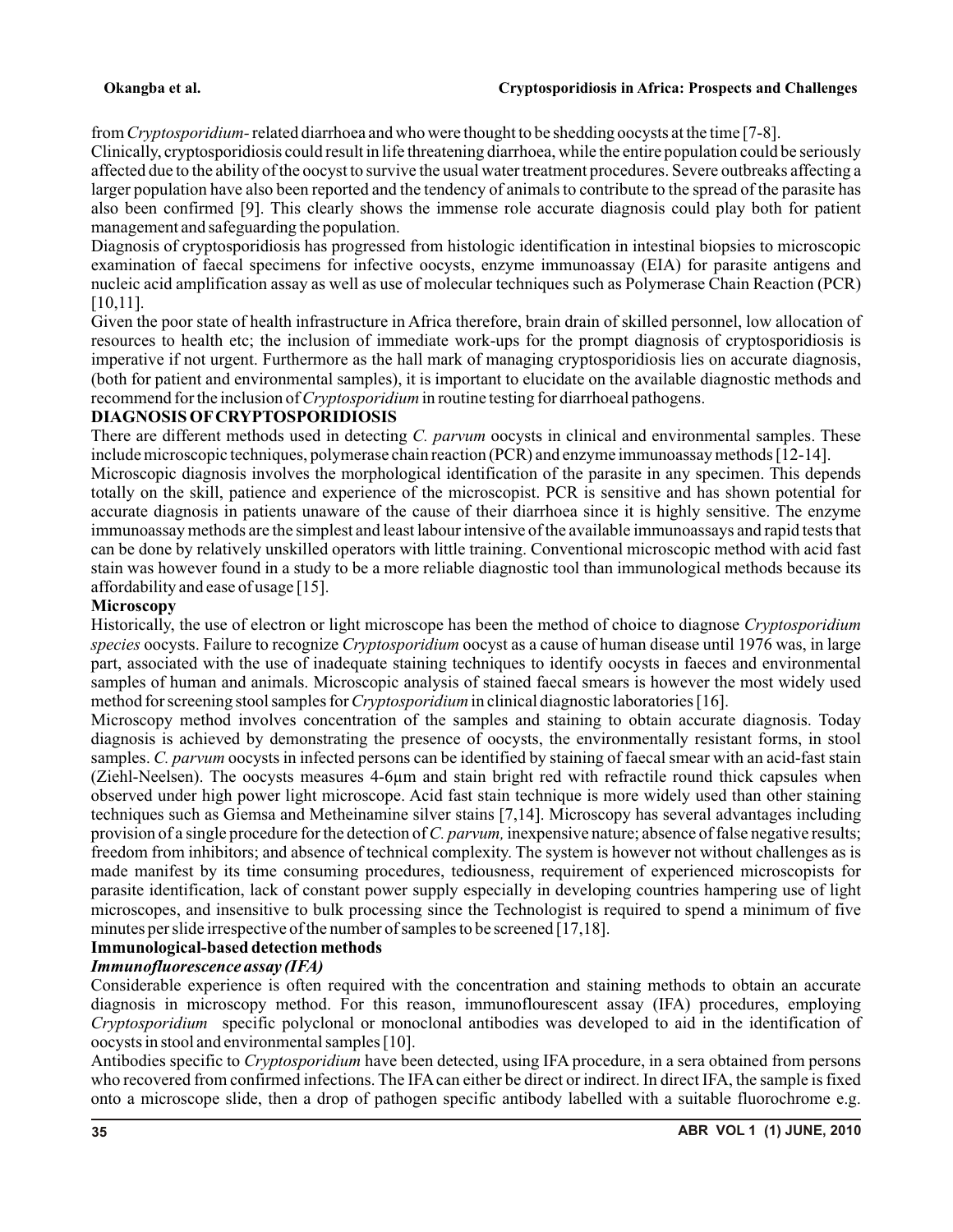#### **Okangba et al. Cryptosporidiosis in Africa: Prospects and Challenges**

fluoescein isothiocyanate (FITC) is applied and incubated. If the antibody binds to antigen, the sample will fluoresce against a green background while any unbound conjugates would be rinsed off when washed with water; the slide is then examined under an epifluorescent microscope [10]. In the case of indirect IFA, the pathogen's specific-antibody is detected by a second anti-immunoglobulin antibody labelled with FITC. IFA technique is not required to distinguish between *C. parvum* oocyst and non-*C. parvum* oocysts, but all the reviewed, commercially available diagnostic tests will give a positive result for non-*C. parvum oocysts*. This calls for a need for better diagnostic techniques that would reliably differentiate *C. parvum* species. The direct IFA has proved to be highly specific and reasonably sensitive for human clinical samples.

IFA is important since it can be done in combination with membrane exclusion / permeability dyes to estimate oocysts viability. However important challenges facing the usefulness of this method in Africa is that it is time consuming, allows only few samples to be examined per day, and the necessity for an expert or experienced personnel which may not be available, to interpret the results [19,20].

### *Enzyme immunoassay (antigen detection)*

Traditional method (microscopy) may be insufficient to demonstrate the presence of *Cryptosporidium* species oocysts. Fortunately, over the past decade, a variety of highly sensitive and specific enzyme immunoassays have been developed that detect the antigens of *Cryptosporidium* species [21]. These enzyme immunoassays have become widely accepted as methods for screening stool samples for the detection of *Cryptosporidium* and other parasitic organisms [22].

There are two commercially available enzyme immunoassays namely:

- a. Prospect *Cryptosporidium-*micro plate assay
- b. Color PAC *Cryptosporidium* rapid assay.

These two assays are used in detecting *C. parvum* found in stool specimens which is fixed in 10% formalin. The techniques combine the specimen antibody with the amplification of antibody-antigen interaction by enzyme catalysis, and therefore, can detect very small amounts of pathogen. Many assays are done in wells of microtitre plates in which the reactants are immobilized. Antigen in the sample may or may not be bound by specific antibody immobilized on the surface [23].

Specific anti-*Cryptosporidium* IgG and/or IgM was also detected by an enzyme-linked immunoabsorbent assay (ELISA), in the sera of 95% of patients with cryptosporidiosis at the time of medical presentation and in 100% of patients with cryptosporidiosis in 2 weeks of presentation [24]. Several serological surveys have reported that more than 50% of persons with no known infection may have anti-*Cryptosporidium* IgG, suggesting recent exposure to the parasite [25].ELISAcan be more sensitive in formalin fixed samples.

Antigen based ELISA have several significant advantages over other methods currently used for diagnosis of *Cryptosporidium* oocysts including excellent sensitivity and specificity, use of 96 well plate formats which enhances their potential as large scale screening tools in epidemiological studies such as water borne outbreak situations [24], widely used and simple to perform with minimal labour. However the expensive nature of the enzyme immunoassay kits used for ELISA places them above the reach of many laboratories in developing countries and this may hamper their routine usage in diagnostic services in these parts of the world [26,27].

### **Polymerase chain reaction (PCR) based method**

Genetic methods for detecting *Cryptosporidium* oocysts have recently been developed. The method identifies and amplifies *Cryptosporidium* nucleic acid using the PCR [28,29]. Oocysts could be detected by PCR in waste water, surface water, stool sample and drinking water; however the sensitivity of the PCR assay could be inhibited by uncharacterized components in the samples. A study carried out by Dixon *et al*, [30] however showed that flow cytometry, dot blot and magnetic antibody methods could improve the sensitivity of the PCR assay.

Several factors could complicate the PCR-based detection of *C. parvum* in stool samples; for example, standard fixation in 10% buffered formalin could reduce the sensitivity of PCR, particularly if fixation occurs over an extended period. Also, extended formalin fixation may alter the buoyancy of

*C. parvum* oocysts from frozen stool. Similarly the sensitivity of PCR could also be reduced, when *C. parvum* oocysts are examined in frozen stool, probably due to rupture of oocysts during thawing. A study carried out by Morgan *et al*., [31] showed that faecal constituents such as bilirubin, bile salts and complex polysaccharides could reduce PCR sensitivity and inhibit it even when they are present at low concentrations. To eliminate these problems one method for oocyst purification from stool was developed for routine use in research laboratories and it involves density gradient centrifugation of stools [32,33]. Direct use of PCR does not distinguish between live and dead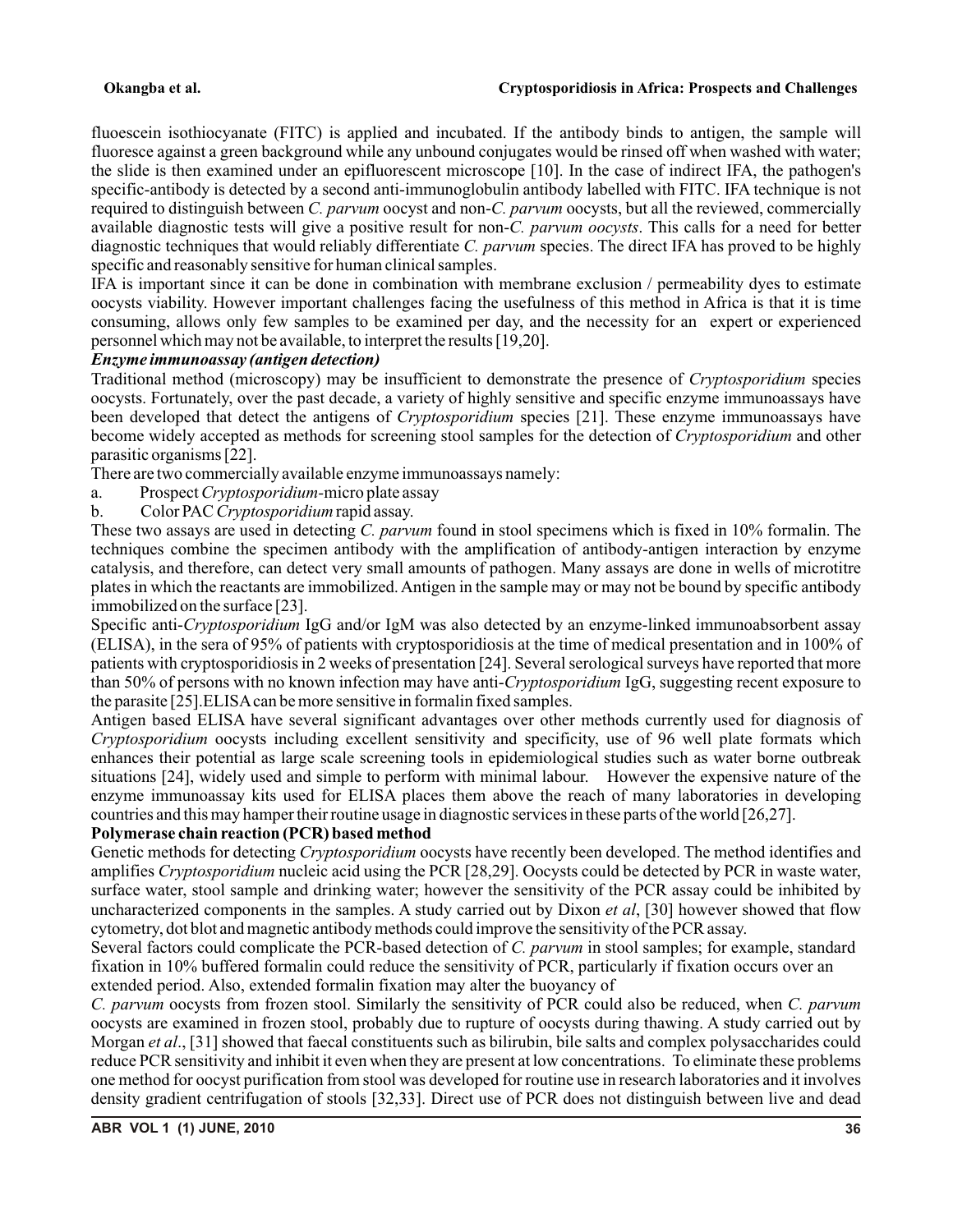oocysts, since oocyst DNA is apparently preserved for at least a week after cell death. Viability of oocysts is determined by detecting and amplifying a viable sporozoite DNAfragment. These protocols are adequate to detect low numbers of viable oocysts in drinking water and environmental samples [34].

Morgan *et al.*, [31] in their contribution noted the importance of PCR in processing clinical as well as environmental specimens suspected to be contaminated with *Cryptosporidium* species. The workers posited that the developed PCR primers specific for *Cryptosporidium* and random amplified polymorphic DNA (RAPD) are simpler approaches for developing diagnostic primers, since most of the products generated by RAPD-PCR are frequently species specific. In a similar contribution Balatbat *et al.*, [35] developed a nested PCR assay for detection of *C. parvum* oocysts directly from stool specimens by using a nested primer. This test can detect few oocysts ranging from asymptomatic infections to monitoring response to therapy.

For clinical as well as environmental samples, PCR has the ability to detect pathogens reliably in addition to the important function of determining the numbers of pathogens. PCR is sensitive and has the potential for accurate diagnosis in patients who do not presently know the reason for their diarrhoea. This could have considerable advantage in the treatment of immunosuppressed individuals, allowing for early diagnosis before the onset of symptoms. PCR technique is rapid and accurately obtained results are easy to interpret [36]. Furthermore PCR test is capable of directly differentiating between human and animal derived genotypes of *Cryptosporidium* on the basis of size of the PCR product [6].

PCR technique cannot however be used for routine diagnosis of *Cryptosporidium* oocysts due to the following challenges including its technical complexity and interference of results by inhibitors, its expensive nature, and time-consuming procedures [37,38].

# **Concentration techniques fordetection of oocysts in water**

# *Flow cytometry method*

Flow-cytometry is very sensitive in detecting *Cryptosporidium* oocysts in environmental samples [30]. Flowcytometry with fluorescence activated cell sorter (FACS) method is used routinely in the U.K and Australia for detection of *Cryptosporidium spp* and *Giardia spp* in environmental samples . Flow cytometry is a laser-based instrument that analyzes particles in a liquid suspension on a particle-by-particle basis. It can differentiate and physically separate particles based on their size, internal complexity and fluorescence. Its advantages are varied amongst which are increased sensitivity, less labor intensivity, and less-time demanding processes. On the other hand, initial expense of the instrument and the level of flow cytometry expertise required are some of the challenges hampering the usage of this diagnostic procedure in African countries [39].

### **Immunomagnetic separation (IMS)**

Immunomagnetic separation is used to separate oocysts following a filtration step. IMS concentrates *Cryptosporidium* oocysts by using a magnetic bead coated with an *anti-Cryptosporidium* antibody. Following elution, the sample is incubated with magnetic beads that bind the oocysts. The solution is inserted into a magnetic particle concentrator that binds the magnetic bead *Cryptosporidium* complex. After the supernatant is decanted, the beads are released from the magnet. Oocysts are dissociated from the magnetic particles using an acid wash, neutralized with base, and then discarded [40]. However, the efficiency of the IMS method could be decreased by high turbidity water samples while at the same time recognizing their efficacy in purifying pathogens from water samples [40].

### **Fluorescence activated cell sorter (FACS)**

Cells stained with fluorescein isothiocyanate (FITC), antibody conjugate can be identified and separated from other components of a suspension in an instrument known as 'fluorescence activated cells sorter' (FACS). The process involves passage of the suspension through a laser beam with the cells being separated on the basis of fluorescence intensity. The sorted cells could then be examined microscopically. This technique is mainly used to identify *Cryptosporidium* oocysts in water samples.

In another studies carried out by Hoffman *et al.,* [41], with a variety of environmental samples showed that FACS detected almost three times more *Cryptosporidium*-positive samples than membrane immunofluorescence (94.1% versus 35.3%) respectively.

# **CHALLENGES OFCRYPTOSPORIDIOSIS DIAGNOSIS IN AFRICA**

The current goal of the World Health Organization is to assist each country in Africa to develop her ability to provide laboratory diagnosis of diseases [42]. Many serious diseases in developing countries go undetected due to improper diagnosis, since they could not afford the type of standard diagnostic tests available in developed countries.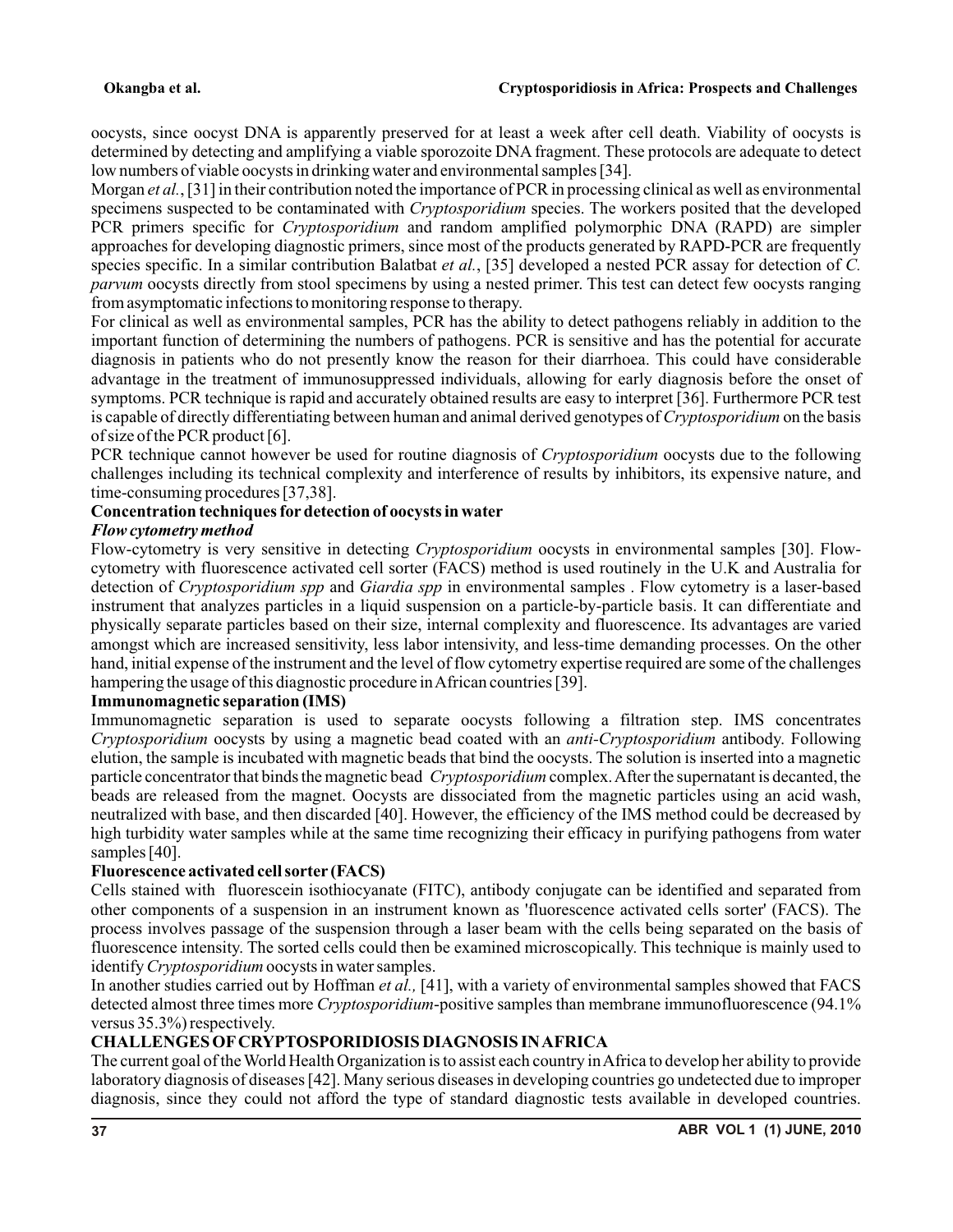Consequently African nations have been called upon to prepare for a more proactive system in which cryptosporidiosis diagnosis would be included in routine tests. To achieve this aim, there is the need for African countries to train skilled public health workers, and nationalize regional laboratories for diagnosis and research communication systems [42].

**(1) Capacity of the technologist:** for the technologist to acquire enough experience, funds have to be made available for the attendance of seminars, workshops and training courses to equip them with new techniques in the diagnosis of parasites. Lack of this exposure could eventually lead to inefficiency of the technologists and loss of confidence in the services rendered. It is indeed a fact that African countries are confronted with the problems of not being compliant with advances in the field of diagnostic testing, thus necessitating the need for a constant upgrade of the curriculum in order to acquire the requisite advanced technical skills applicable to modern scientific research [39].

**(2) Infrastructure:** African countries are in addition, faced with the challenge of inadequate facilities and equipment for diagnosis of cryptosporidiosis. This makes research impracticable. The reason for this may not be unconnected with the expensive nature of diagnostic equipment such as a good microscope, which places them beyond the reach of the technologists. Furthermore, lack of good and conducive working environments are other factors contributing to the challenge of efficient and accurate diagnosis of Cryptosporidiosis in Africa [42].

**(3) Inadequate and inefficient power supply** common among African countries have contributed in no small way to the problem confronting reliable diagnosis of *C. parvum* infection in the continent. Inadequate power supply renders specimens and samples stored in laboratory fridges and freezers completely inadequate for future use [39].

(4) **Availability of materials such as kits, primers and reagents for diagnosis of cryptosporidiosis:** the use of kits and reagents enhances accurate diagnostic results. These kits are however not readily available in Africa due to their high cost and lack of knowledge to produce one. In many developing countries, the lack of proper equipment and kits makes it difficult to diagnose and treat patient's illness accurately [42].

(5) In addition to the points mentioned above, **technological development**, **poverty** and **lack of established reference laboratories** in Africa contributes in no small way to the problem of accurate diagnosis of cryptosporidiosis in the continent [43].

### **CONCLUSION**

Government should invest in regular power supply so as to enable researchers and technologists carry-out proper diagnosis of cryptosporidiosis and other parasitic infections, which is hampered by absence and inadequate power supply. In addition, training and periodic re-training of microscopists and other laboratory staff involved in diagnosis of cryptosporidiosis should be encouraged since this would enable them interpret laboratory results and findings correctly. Furthermore there is the need for capacity building in developing countries. To this effect the governments should raise funds, create time and train experts in order to effectively address the problem facing diagnosis of cryptosporidiosis. Several additional elements should be put-in place to provide the wherewithal for effective and timely disease control and prevention efforts. Similarly, there is the need for establishment of reference laboratories that would distribute diagnostic tests and perform comprehensive surveillance for cryptosporidiosis. Finally, enhanced public education on simple health measures in developing countries should be instituted as adequate creation of awareness on the mode of transmission and severity of the disease could assist in reducing the incidence of cryptosporidiosis in Africa.

### **REFERENCES**

- [1] Morgan UML, Xiao RF, Lai AA, and Thompson RCA (1999). Variation within *Cryptosporidium*: towards a taxonomic revision of the genus. *Int*. *J. Parasitol*; **29**: 1733-1751.
- [2] Robertson LJ, Hermansin L, Gjerde BK (2006). Occurence of *Cryptosporidium* oocyst *Giardia* cyst in sewage in Norway. *Appl Env Microbiol* **72**: 5297-5303
- [3] Colford JS, Wade T, Wright C, Charles S, and Eisenberg J. (2005). A pilot randomized, controlled trial of an in-home drinking water intervention among HIV positive persons **3**(2):173-184.
- [4] Paul R H. and Gordon. N. (2002).Epidemiology and clinical features of *Cryptosporidium* infection in immunocompromised patients . *J.Clin*.*Microbiol*. **15**:145-154
- [5] Bialek AJ, Ives NJ, Gazzard BG and Easterbrook PJ (2002). The changing pattern of AIDS defining illness with the introduction of (HAART) in a London clinic. *Journal infection* **42**(2): 134 139.
- [6] Morgan UR, Weber L, Xiao I, Sulaiman RC, Thompson WN, Lab A, Moore A, and Deplazes P (2002) Molecular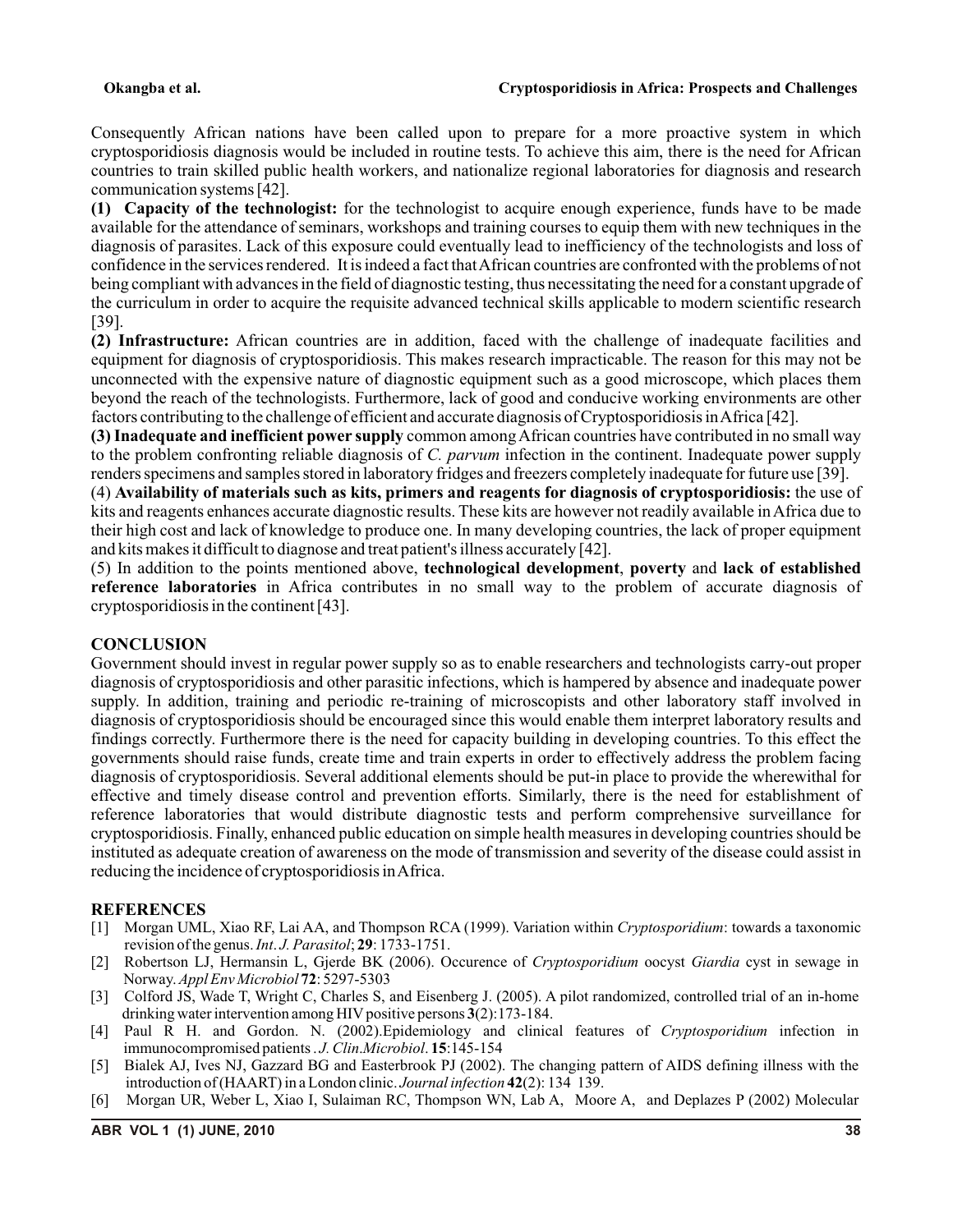characterization of *Cryptosporidium* isolates obtained from human immunodeficiency virus-infected individuals living in Switzerland, Kenya, and the United States*. J. Clin. Microbiol*. **38**: 1180-1183.

- [7] Xiao L, Bern J, Limor RH, Lol AA(2002). Identification of 5 types of *Cryptosporidium* parasite in children in Lima, Peru. *J. Infect. Dis*. **183**: 492-497.
- [8] Karanis P, Kourent C, Smith H (2007). Waterborne transmission of Protozoan parasites: a world wide review of outbreaks and lessons learnt . *J Water health* **5**: 1-38
- [9] Geurden T, Goma FY, Siwila J, Phiri IT, Mwanza AM, Gabriel S, Claerebout E, Vercruysse J (2006). Prevalence and Genotype of Cryptosporidium in three cattle husbandry systems in Zambia *Vet Parasitol* **5**:237-245
- [10] Garcia LS and Bruckner DA(1998). *Diagnostic Medical Parasitology*, 3<sup>rd</sup> ed. *A.S.M Press* incomplete PROVIDE PAGE AND TOWN OF PUBLISHERS
- [11] Phillip J.L, Rebecca C.L, Robinson M, Okhuysen PC, and Chappell L C (2008) Cryptosporidium muris in Texas cainin population. *Am J. Trop Med. Hyg* **78** (6): 917-921
- [12] AL Braiken A.F, Amin A, Beeching N.J, Hommel M and Hart C.A (2003). Detection of *Cryptosporidium* amongst diarrhoeic and asymptomatic children in Jeddah, Saudi Arabia. *Annals of Tropical Medicine and Parasitology vol 97* No 5 505-510
- [13] Coupe S, Sarfati C, Hamame S, Derouin F, 2005. Detection of *Cryptosporidium* and identification to the species level by nested PCR and restriction fragment length polymorphism. *J Clin Microbiol 43:* 10171023
- [14] Pelayo L, Nunez F. A, Rojas L, Wilke H, Furuseth H.E, Mulder B, Cyerde B and Robertson L (2008). Molecular and Epidemiological investigation of cryptosporidiosis in Cuban children. *Annals of Tropical Medicine and Parasitology.*  **102** (8): 659-669.
- [15] Tzipori S, and Ward H (2002). Cryptosporidiosis biology, pathogenesis and disease. *Microbes infect*; **4**:1047-1058.
- [16] Tzipor S, Rolerton D (1986). Remission of diarrhoea due to Cryptosporidiosis in an Immunodeficient child treated with hyperimmune bovine colostrums. *B. Med. J:* **29**:1276-1277.
- [17] Areeshi M, Dove W, Papaventsis D, Gatei W, Combe P, Grosjean P, Leatherbarrow H, and Hart C.A (2008). *Cryptosporidium speciecs* causing acute diarrhea in children in Antananarivo, Madagascar. *Annals of Trop Medicine and Parasitology.* **102 (**4): 309-315
- [18] Essid R, Mousli M, Aoun K, Rim A, Mellouli F, Fakher K, Francis D and Aida B (2008). Identification of Cryptosporidium species infecting Human in Tunisia. Am J Trop Med Hgy 79 (5) pp 702-705.
- [19] Chappell CL, Okhuysen PC, 2002. Cryptosporidiosis. *Curr Opin Infect Dis 15:* 523527.
- [20] Nair P, Mohammed J A, H erbert L, Jose F. F, Carlin L.G, Jiang Zhi-Dong, Jaime B, Francisco G, and Okhuysen C (2008). Epidemiology of cryptosporidiosis in North America Travelers to Mexico. *Am J Trop Med Hyg* **79** (2): 210-214.
- [21] Shimizu SRJ, Deckelbaum II, Schmid S, Harlap MB and Spora DT (2000). *Cryptosporidium*, nutrition, and chronic diarrhoea in children. *Am. J. Dis. Child* **142**: 312-315.
- [22] Pieniazek NJ, da Silva AJ, Moura IN, and Addiss DG (2002). New *Cryptosporidium* genotypes in HIV infected persons. *Emerg. Infect. Dis.***5**: 444-449.
- [23] Marques FR, Cardoso LV, Cavasini CE, Almeida MC, Bassi NA, Almeida MT, Rossit AR, Machado RL, (2005). Performance an immunoenzymatic assay for *Cryptosporidium* diagnosis of fecal samples. *Braz J Infect Dis* **9***:* 35.
- [24] Ungar L, Morgan UM, Fayer R, Thompson RCA and Lal AA (1988) *Cryptosporidium* systematic and implications for public health. *Parasitol Today* **16**: 287-292.
- [25] Ungar S, Kunaruk N, Rai SK, and Watanabe M (1994). *Cryptosporidium* infection in HIV-seropositive and seronegative populations in Southern Thailand. *Southeast Asia J. Trop. Med. Public Health*. **29**:100-104.
- [26] Warren KS, Swan RA, MorganRyan UM, (2003). *Cryptosporidium muris* infection in bilbies (*Macrotis lagotis*). *Aust Vet J* **81**: 739741.
- [27] Miller WA, Gardner IA, Atwill ER, Leutenegger CM, Miller MA, Hedrick RP, Melli AC, Barnes NM, Conrad PA, (2006). Evaluation of methods for improved detection of *Cryptosporidium* spp. in mussels (*Mytilus californianus*). *J Microbiol Methods* **65***:* 367379.
- [28] Johnson DW, Pieniazek NJ, Griffin DW, Misener L, and Rose JB (1995). Development of a PCR protocol for sensitive defection of *Cryptosporidium* oocysts in water samples. *Appl. Environ Microbol***. 61**:3849 3855.
- [29] Abe N, Kimata I, Iseki M (2002). Comparative study of PCR-based *Cryptosporidium* discriminating techniques. *J Parasitol* **76** (10): 869-81
- [30] Dixon B R, Fayer R, Parrington M, (2002) Cryptosporidiosis surveillance and water borne outbreaks in Europe. *Euro Surv*; **12**:611-711
- [31] Morgan UM, Constance CC, Forbes DA, Thompson RC (1998). Differentiation between *C. parvum* using rDNA sequencing and direct PCR analysis*. J. Parasitol*; **36**:995-998
- [32] Tzipori S, and Griffiths JK (1998). Natural history and biology of *Cryptosporidium parvum* .*Ave Parasitol*; **40**:6-36.
- [33] de Otazu S, Caccio C, Williams KY, Won EK, Nace CW, Pieniazek NJ, and Eberhard ML (2004). Molecular characterization of a *Cryptosporidium* genotype identified in Lemurs. *Vet. Parasitol*. **111**: 297-307.